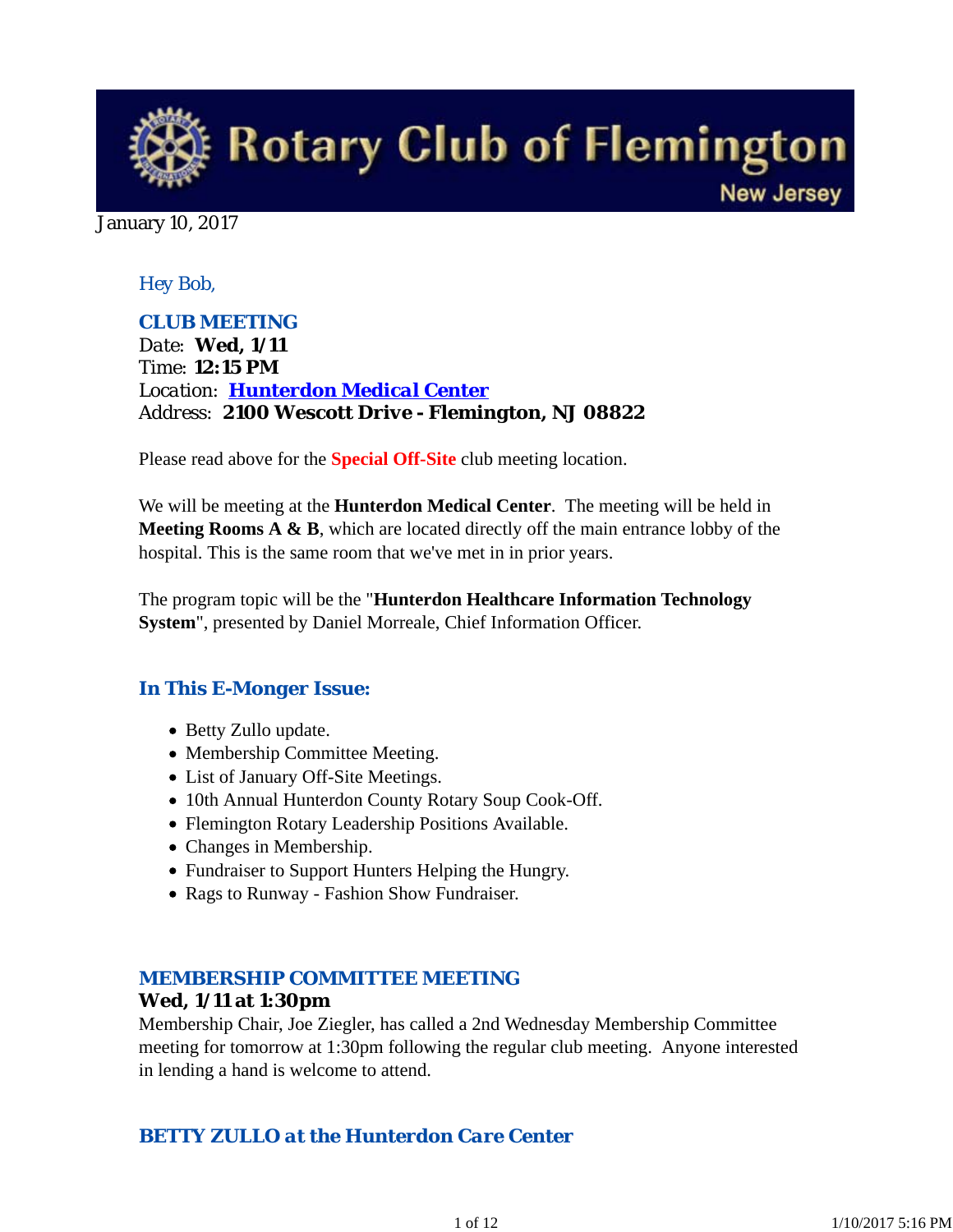## **1/3/2017 Update From President D.J.**

I wanted to share that Betty Zullo is in Hunterdon Care Center (HCC) for respite care for two weeks. Her caregiver had to go away and John was unable to get someone to give her the quality care she needs. Her mind is sharp as a tack and she would love to receive visitors. The HCC is located at 1 Leisure Court here in Flemington just off Bartles Corner Road near Healthquest. John and his family are again so very grateful to the club for the support so please keep the calls and cards, etc coming. That is what our Rotary family is about!

Yours in Rotary, D.J. Wright, President



#### *Rotary Club of Flemington OFF-SITE MEETINGS for January 2017*

In typical fashion, Copper Hill Country Club will be closed during the month of January. Therefore, the January 2017 meetings will be held **off-site**. We will resume meetings back at Copper Hill on Wed, February 1, 2017. The following is the list of

off-site meetings for January:

Wed, 1/04: **OFFSITE** Meeting at **Dockside Market & Grill** Wed, 1/11: **OFFSITE** Meeting at the **Hunterdon Medical Center** Wed, 1/18: **OFFSITE** Meeting at **Al Fresco's** Wed, 1/25: **OFFSITE** Meeting at the **Hunterdon County Polytech Career Cafe**



*10th Annual HUNTERDON COUNTY ROTARY SOUP COOK-OFF* **Monday, February 27, 2017 5:00 to 7:00pm** H.C.R.H.S. Commons 29 Junction Road - Flemington, NJ

Hundreds of soup lovers countywide will attend the event at Hunterdon Regional High School Commons on Monday, February 27, 2017.

An **admission fee and a food donation to the Food Pantry** entitles you to enjoy sample-size cups of any and all entered soups, plus the opportunity to vote for your favorite. At the end of the evening, two trophies will be awarded, one for PEOPLE'S CHOICE and one for JUDGE'S CHOICE and each champion will have the honor of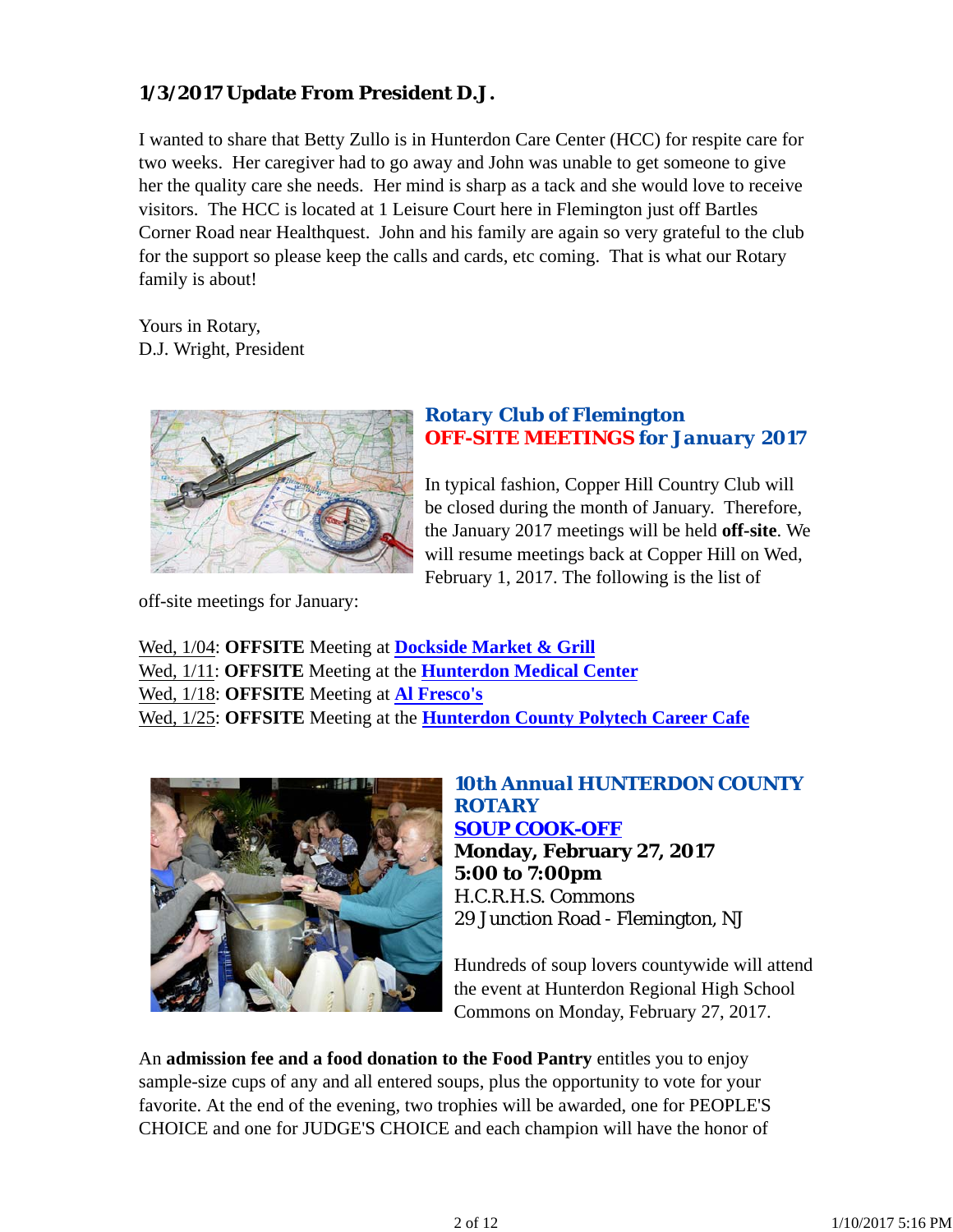displaying the coveted SOUPER BOWL TROPHIES in their restaurant for the year. An additional award will be presented for the BEST VISUAL PRESENTATION so be creative in your table presentation. **Click Here** to visit the website for more information.

#### **Admission Cost**:

- *Ages 9 & Up*: **\$15 per person** + a **can of food** to donate to the local food pantries.
- *Ages 5 to 8*: **\$5 per person** + a **can of food**.
- *Ages 4 & Younger*: **Free**.

**CLICK HERE** to download a copy of the **Restaurant Registration Form**.

#### **RESTAURANT ENTRY DEADLINE IS Early February 2017**

A limit of 20 participating restaurants will be accepted on a first-come, first-served basis. One soup entry per restaurant.

#### **YOUR PARTICIPATION HELPS FIGHT HUNGER IN HUNTERDON!!!**

All net event proceeds will be donated to the Food Pantries of Hunterdon County. The following are the Food Banks supported:

- **Delaware Valley Interfaith Council**
- **Fisherman's Mark**
- **Flemington Area Food Pantry**
- **North Hunterdon Food Pantry**
- **Open Cupboard Food Pantry**
- **Starfish Food Pantry**

#### **Joint Effort by the Hunterdon County Rotary Clubs**

This event is organized and run as a joint effort by the Rotary Clubs of Flemington, Clinton Sunrise, North Hunterdon, Lambertville-New Hope, Whitehouse and the Hunterdon Horizon eClub. We are service clubs dedicated to helping people in our community and throughout the world. The event is held at the end of February in recognition of Rotary International's Anniversary, which had it's very first meeting on February 23, 1905 in Room 711 of the Unity Building in Chicago as convened by Rotary founder Paul P. Harris

Questions? Contact Event Chair, **Mick Schaible** with any questions or comments. He can be reached at **(609)460-4530** or by email at **Soup@FlemingtonRotaryNJ.org**.

## *Flemington Rotary Leadership Positions Sought* **From President D.J.**

President D.J. shared that the Rotary Club of Flemington is actively seeking persons interested in serving in leadership positions in the upcoming Rotary year. Please contact President D.J. for more information! **Click Here** to generate an email to D.J.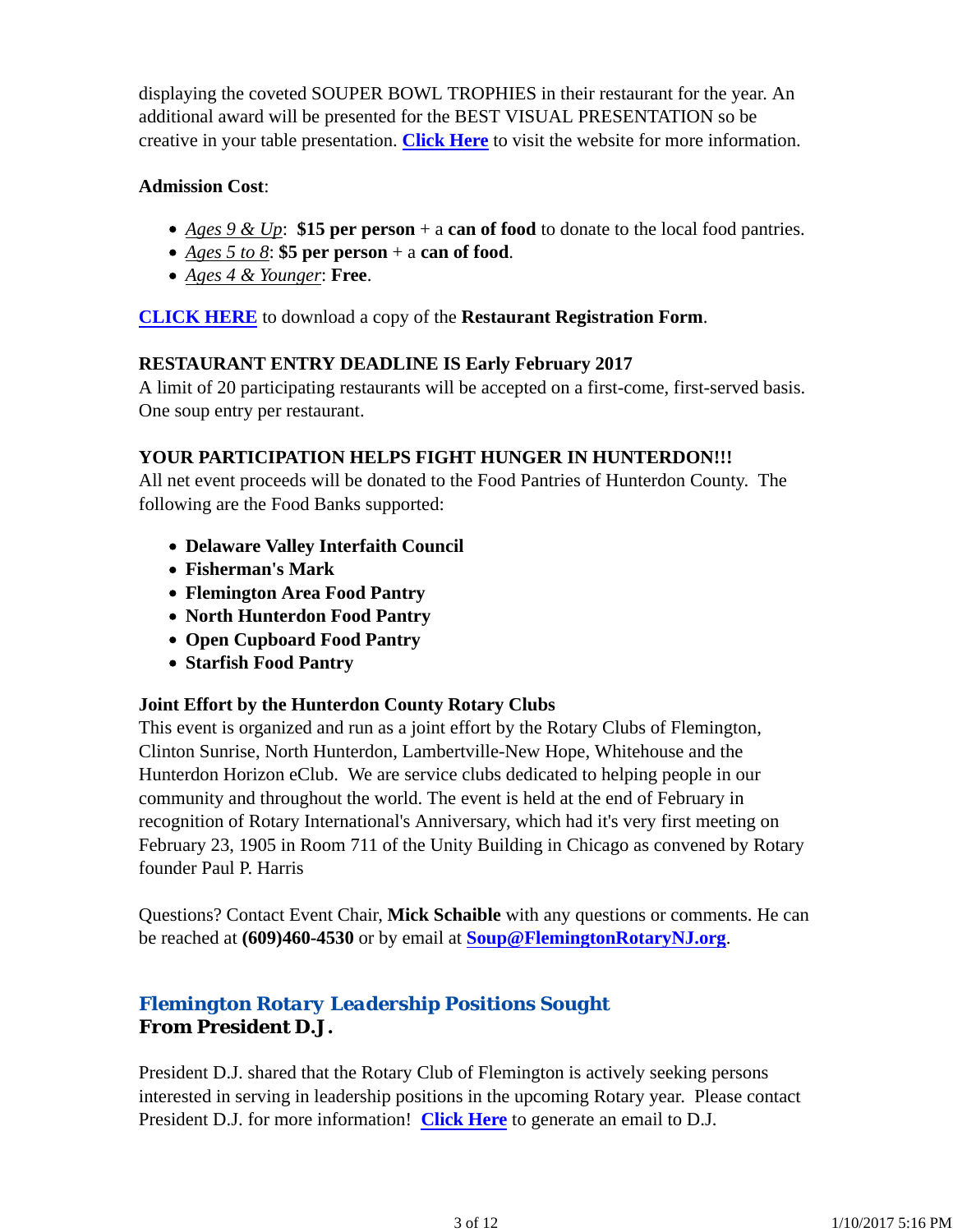## *MEMBERSHIP CHANGES* **As of 12/13/2016**

At the Tuesday, 12/13/2016 Flemington Rotary Board Meeting, the resignations of the following members was accepted with regrets:

- Cheryl Goldsmith.
- Bill Nastasi.
- Steve Rogow.

## *Joint Fundraiser to Support HUNTERS HELPING THE HUNGRY* **Venison Pizza available one weekend only in Stockton January 13-15**

Local venison is not something typically available at area restaurants, however on January 13-15th it will be, at Market Pizza in the Stockton Market. The event is a part of a fundraising effort on behalf of Hunters Helping the Hungry in Hunterdon County.

Rotarians Lester Giese, North Hunterdon Rotary, and Megan Jones-Holt, Clinton Sunrise Rotary, have teamed up to raise money for Hunters Helping the Hungry(HHH) and continue to bring awareness to the Hunger in Hunterdon Campaign.

Hunger in Hunterdon has been an awareness campaign with the six area Rotary clubs; Clinton Sunrise, Horizon-E, Flemington, Lambertville, North and Whitehouse for many years.

Les, is an avid hunter and saw a way to give back to the community by sharing his venison. He is an originating member of the 501c3 non profit organization formed in 1997. Area hunters donate their deer to select NJ State Health Department inspected HHH partner butchers. The meat is then distributed through NORWESCAP. All money raised goes towards the processing of the venison, with over 1.6 Million meals donated to date.

Megan, Partner and Chef of Market Pizza, will use her passion of creating unique food experiences to host the event. She recently acquired the Market Pizza and saw it as a fun way to raise funds for the organization. All artisan gourmet pizzas are personal sized with creative weekly specials such as Shrimp and Grits, Brussel Sprouts with Pistachios, and Cranberry Bacon.

The venison that will be used has been donated by Mark Charbonneau, board member and processed by Game Butchers on Route 31 in Lebanon. The meat and event has been approved by the New Jersey Division of Fish and Wildlife, the State of NJ Health Department and the Hunterdon County Health Department.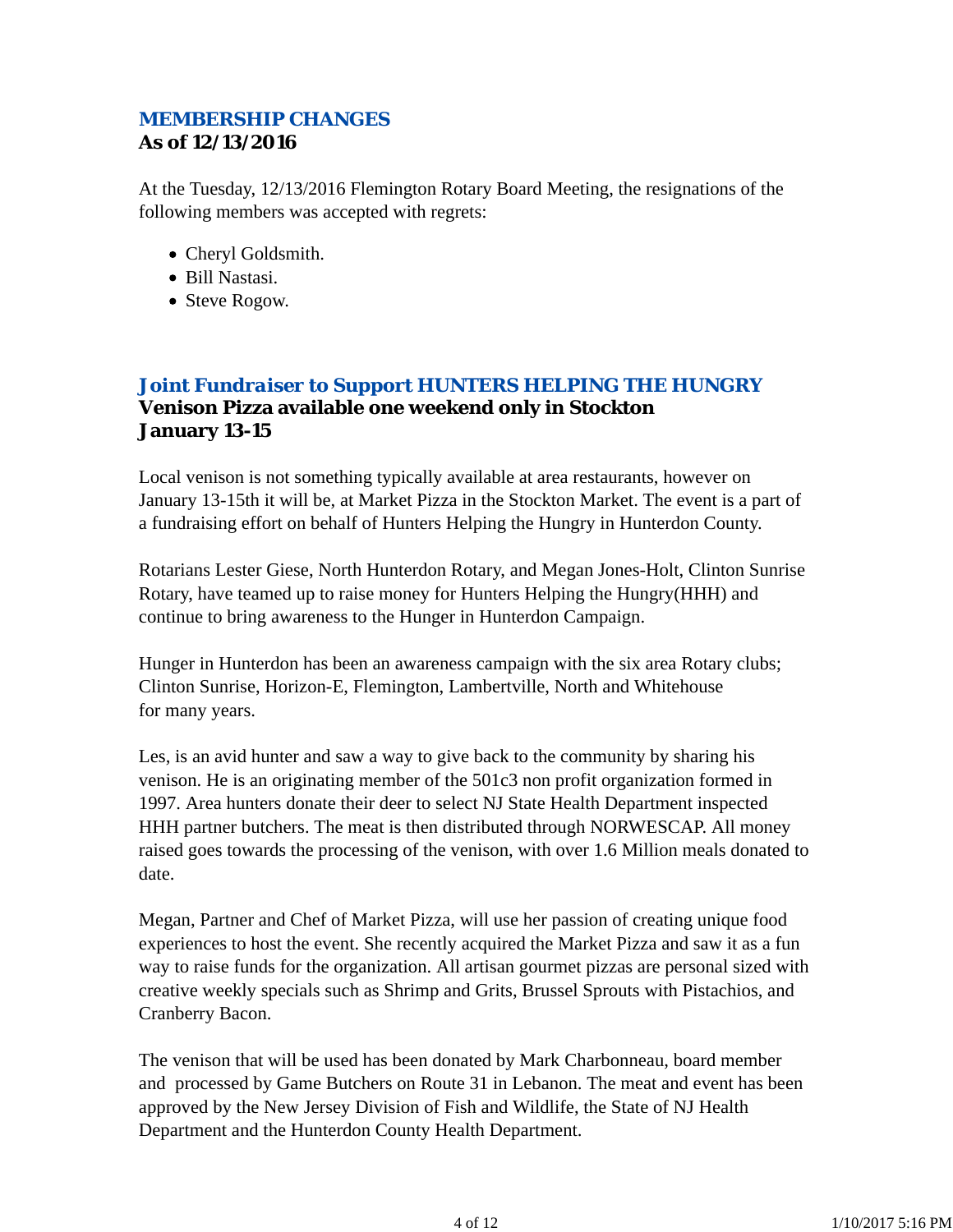This fundraiser has a wide appeal to adventurous foodies and avid hunters. It will be the kick off to a four week of Wild Game featured pizzas. For each venison pizza purchased, a part of the proceeds will go to the Hunters Helping the Hungry organization. For those less adventurous and still want to participate you may select from the regular menu or visit any one of the other food purveyors located in the market and make a donation directly to the organization.

HHH members will be at the market to accept donations and answer any questions about the organization. The kick off Friday night will also feature the music of the TieDye Hillbilly Dance Band from 6-9PM.

Market Pizza is located in the Stockton Market 19 Bridge Street Stockton, NJ. For more information on the event go to www.facebook/marketpizza Hunters Helping the Hungry donations may be mailed to P.O. Box 587, Lebanon, New Jersey 08833 or through Paypal on our website. www.huntershelpingthehungry.org.

## *The Rotary Club of New Brunswick presents RAGS TO RUNWAY - Fashion Show* **Thursday, March 2, 2017 from 6-9 PM**

Dear Fellow Rotarians,

As President of the Rotary Club of New Brunswick, I have great pleasure in advising everyone in District 7510 concerning a very exciting and new event being organized by our Club to raise funds for our Club Foundation ( to help various local projects) and for Prevent Child Abuse organization of New Jersey.

On **Thursday, March 2, 2017**, Student teams in Fashion/ Costume Design programs in High Schools and Colleges will compete in a unique fashion show. Students will create designs from materials purchased at local thrift shops. Professional designers will be the judges at this event.

The event will also have catered food by area restaurants and there will be music and other entertainment in between the fashion show segments.

The event is being held at The George Street Playhouse, 9 Livingston Avenue, New Brunswick from 6 PM to 9 PM. We are grateful to the Playhouse for making their facility available for this event free of cost.

Tickets can be purchased on line at www.georgestreetplayhouse.org for **\$60 each**.

We request you to circulate this amongst your club members. We hope you will support this event by joining us that evening - it will be a wonderful experience. You can also support the event by being one of the sponsors. The following are links to the event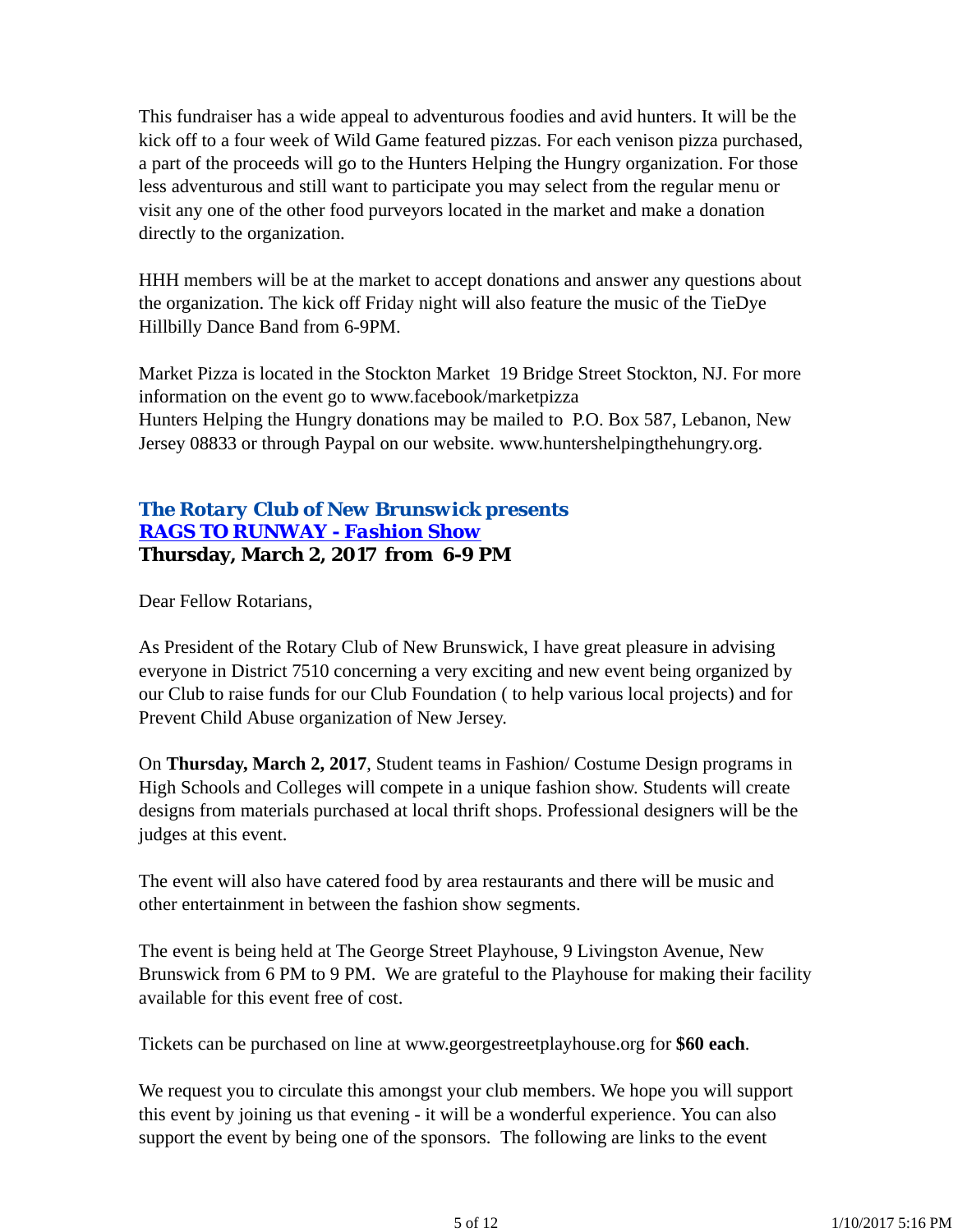forms as follows:

- 1. **Click Here to view the Event Flyer**.
- 2. **Click Here to view the Event Sponsorship Opportunities**.

If you decide to join by purchasing the ticket directly , please do let me know by a short e mail so that we have an idea how many of our District Clubs will join us that evening.

Thank you and look forward to your support for raising funds for two worthy causes. If any question, pl call me at (732)469-0075 or send me an email.

Sharan Jain President, Rotary Club of New Brunswick Email: jainsh.sj@gmail.com



## *The Flemington Rotary MEMBER DIRECTORY Is Updated on the Website*

A PDF copy of the Club Directory kept on the club website, located on the password protected "**Members Only**" page. To access this, simply goto **www.FlemingtonRotaryNJ.org** and click on "Members

Only" in the upper left. The page is password protected. If you do not have the password, simply email us and request it.

If you see any updates that need to be made (a change of address, email, phone number, something is not listed correctly, etc.), please email Sandy Clark and request any changes to be made. **Click Here** to generate an email to Sandy.



## *SPEAKERS & PROGRAMS BEING SOUGHT*

Mick Schaible is looking for some ideas for upcoming meeting programs and speakers. If you have any leads, please pass them onto Mick, who will follow-up to schedule the speaker.

**Click here** to generate an email directly to Mick.



As you know, the Rotary Club of Flemington is a member of the H.C. Chamber of Commerce. This enables all Rotarians the ability to attend a Chamber function as a "member". If someone asks you what your business is, you would explain that you are a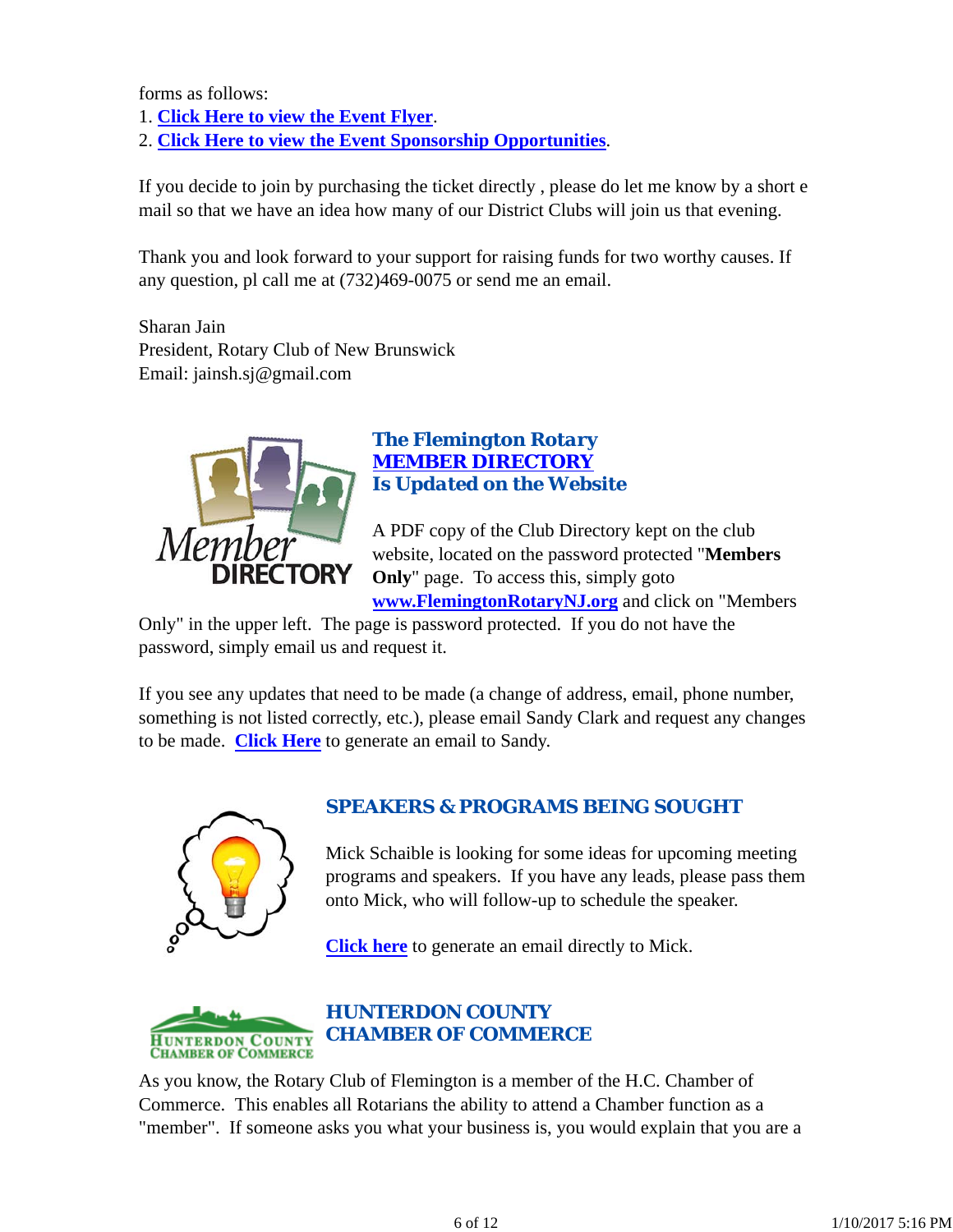member representing the Rotary Club of Flemington. **Click Here** to visit the Chamber website for a listing of upcoming events.

#### *ROTARY DISTRICT 7510 NEWS*

**Click Here** to read the current news from our Rotary District 7510.

## *UPCOMING DATES TO NOTE:*

\*\***Refer to the Article Above for the list of Off-Site Meetings during the month of January 2017**.\*\*

Wed, 2/01: TBA. Wed, 2/08: TBA. Wed, 2/15: TBA. Wed, 2/22: TBA.

**Next RCOF Board Meeting**: To Be Announced. (Held bi-monthly). **Next Membership Meeting**: Wed,  $1/11/2017$  at 1:30 PM (Usually the 2<sup>nd</sup> Wed).

#### **Upcoming RCOF Club Events, Fundraisers, Fellowship Events, Etc**.:

Mon, 2/27/17: 10th Annual Hunterdon County Rotary Soup Cook-Off TBA: Bark In The Park (Dog Walk) TBA: Pedals for Progress Bicycle Collection

#### **Rotary District 7510 Events & Functions:**

3/2/17: President-Elect Training Seminar (PETS 1) 3/23 to 3/25/17: President-Elect Training Seminar (PETS 2) 5/5 to 5/7/17: District Conference at the Shawnee Inn 5/15/17: District Assembly 6/10 to 6/14/17: Rotary International Convention in Atlanta, Georgia 6/29/17: District Changing of the Guard

#### *COMMITTEE LIST:*

**Click Here** to download the listing of all current Club Committee's and its members.

#### *"MEMBERS ONLY" WEBSITE:*

#### **Click Here for the Members Only section of the website to find:**

1) The "Membership Proposal Form" to propose a new member.

- 2) New Member Information.
- 3) An Online Copy of the Club Membership Directory.
- 4) A Link to All Photos Albums of the Club.

## *ROTARY WEBSITE LINKS:*

Rotary International: **www.Rotary.org**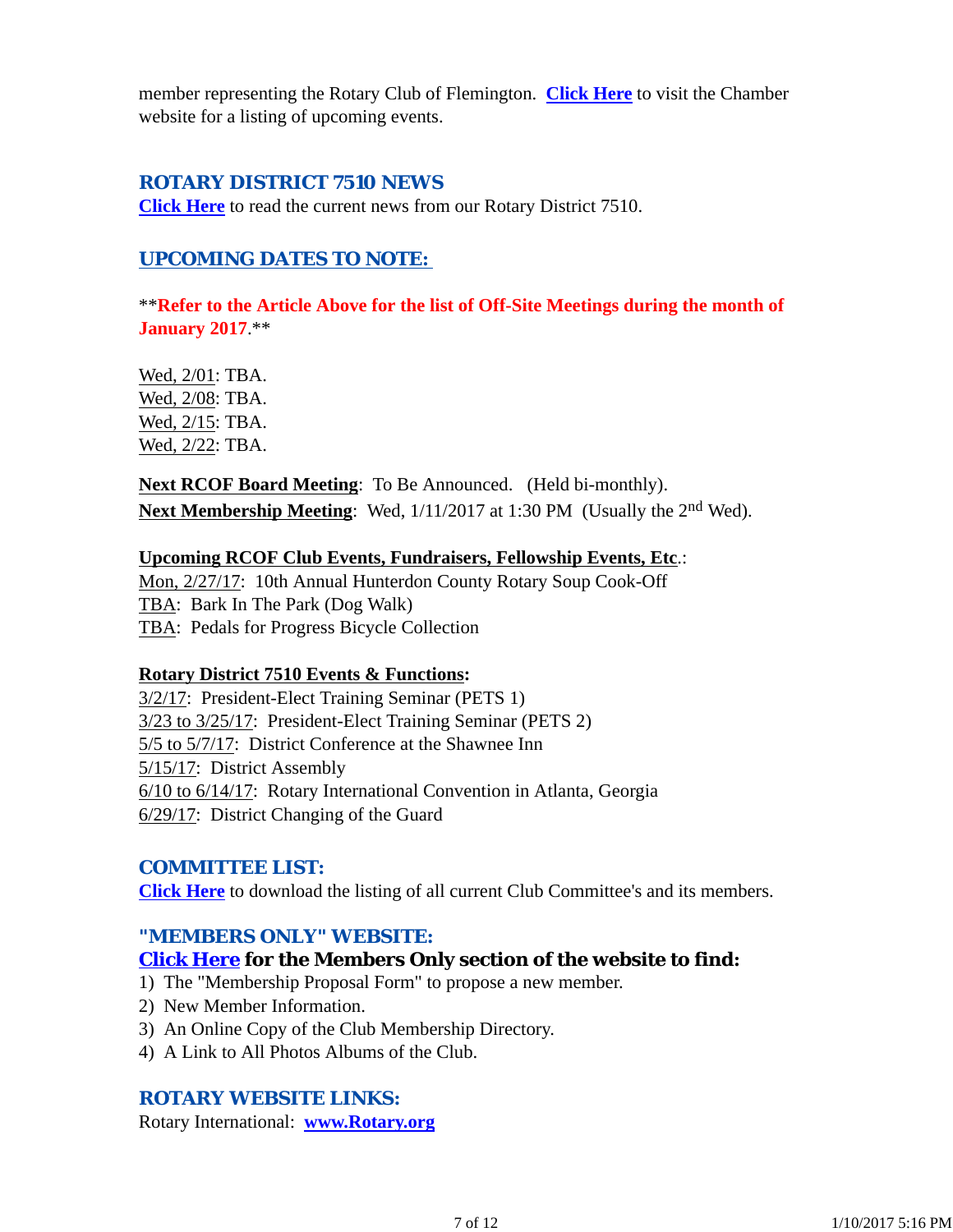Rotary District 7510: **www.RotaryNJ.org**

## *NEARBY ROTARY CLUB MEETINGS:*

As A Rotarian, you are Welcome to attend a Rotary Club meeting anywhere in the world. Click here for the Rotary Club Locator App. Or see below for some local meetings:

#### Mondays

**Lambertville/New Hope** (6:30 pm) - Lambertville Station Restaurant; 11 Bridge Street, Lambertville NJ 08530

**Piscataway** (12:15 pm) - Radisson Hotel; 21 Kingsbridge Road, Piscataway, NJ 08854

#### Tuesdays

**Whitehouse** (12:15 pm) - Max's 22; 456 Route 22 West, Whitehouse Station, NJ 08889 **Princeton** (12:15 pm) - The Nassau Club; 6 Mercer Street, Princeton, NJ 08540 **Bridgewater-Bound Brook** (12:15 pm) - Arbor Glenn; 100 Monroe St, Bridgewater 08807

#### Wednesdays

**Branchburg Township** (7:30 am): Stoney Brook Grille; 1285 Route 28, North Branch, NJ 08876

**Flemington** (12:15pm): Copper Hill Country Club; 100 Copper Hill Road, Ringoes, NJ 08851

**Hillsborough Township** (6:15 pm): Pheasant's Landing; 311 Amwell Road (Rt. 514), Hillsborough, NJ 08844

#### Thursdays

**Clinton Sunrise** (7:30 am): Clinton Fire Department; New Street, Clinton, NJ 08809 **Somerville/Bridgewater** (12:15 pm): Bridgewater Manor; 1251 US Highway 202/206, Bridgewater, NJ 08807

**Trenton** (12:15 pm): Freddie's Tavern; 12 Railroad Avenue, West Trenton, NJ 08628

#### Fridays

**North Hunterdon** (12:15 pm): Beaver Brook County Club; 25 County Club Drive, Annandale, NJ 08801

**Princeton Corridor** (12:15pm): Hyatt Regency; 102 Carnegie Center, Rt. 1 North, Princeton, NJ 08540

#### eClub

**Rotary eClub of Hunterdon Horizon**: View website for meetings or online makeups.

## RI President's Call for Action in **2016-2017**: **"Rotary Serving Humanity"**

## **Rotary Club of Flemington - Our 93rd Year**

Founded October 3, 1923 \* Charter #1529 \* District 7510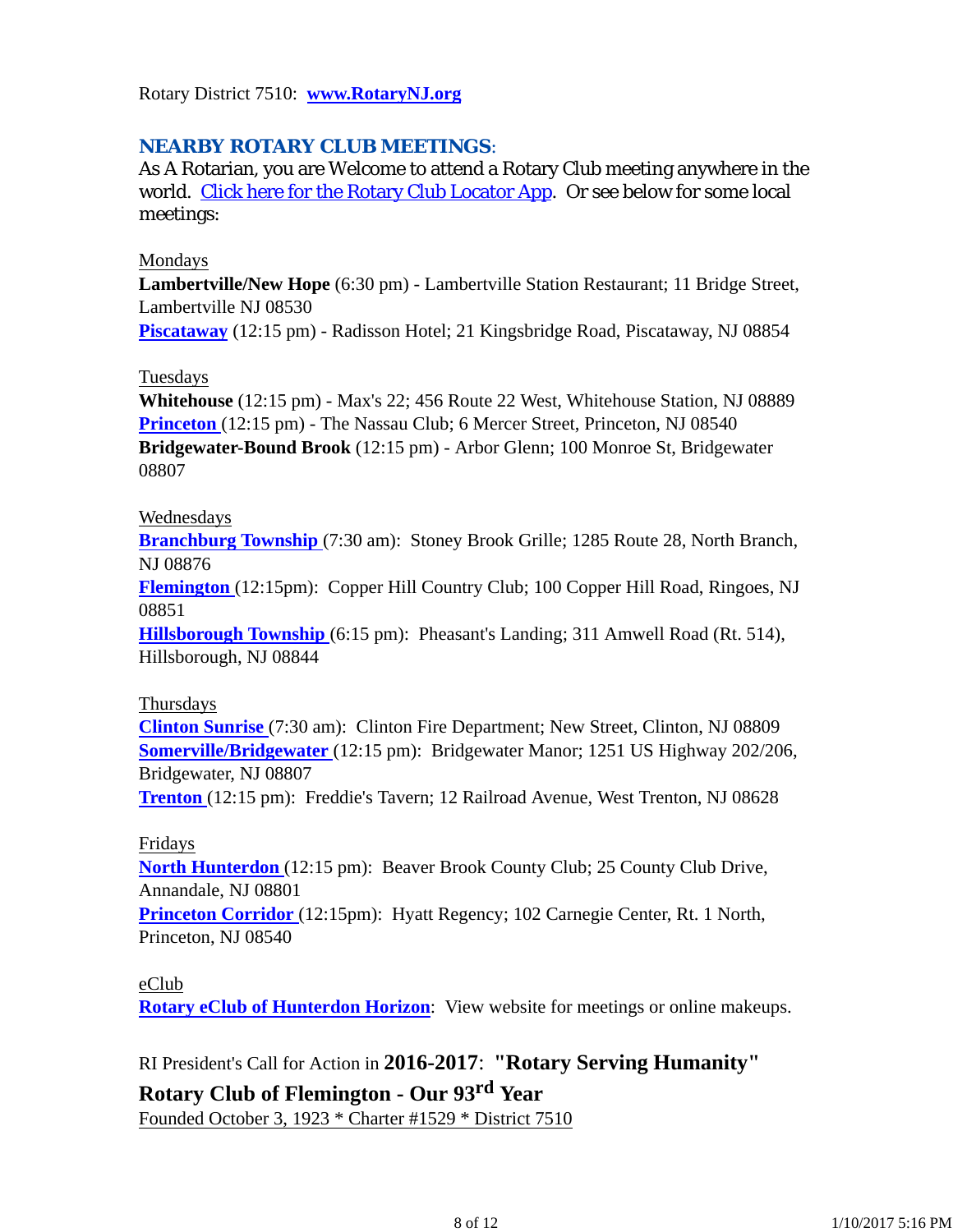| Daniel James "D.J." Wright                                                                                |
|-----------------------------------------------------------------------------------------------------------|
| <b>Kim Metz</b>                                                                                           |
| <b>Karen Widico</b>                                                                                       |
| <b>Bob Newland</b>                                                                                        |
| Lynn Hyman                                                                                                |
| Mick Schaible (immediate Past-President)                                                                  |
| <b>Sandy Clark</b>                                                                                        |
| <b>Joe Ziegler</b>                                                                                        |
| <b>Ken Skowronek</b>                                                                                      |
| <b>John F. Germ</b> (Chattanooga, Tennessee, USA)                                                         |
| <b>Charles Minton</b> (Union, NJ)                                                                         |
| <b>Bob Zeglarski</b> (Roselle-Rosselle Park)                                                              |
| <b>John Shockley</b> (Hillsborough)                                                                       |
| <b>Albert Varga</b> (Lambertville-New Hope)                                                               |
| $C_{\text{lab}}$ Meetings. Wednesday $12.15$ nm $C_{\text{coup}}$ Will $C_{\text{coup}}$ $C_{\text{lab}}$ |

Club Meetings: **Wednesday, 12:15 pm, Copper Hill Country Club** 100 Copper Hill Road, Ringoes 08551



**MISSION STATEMENT:** The mission of Rotary International is to assist and guide Rotarians and Rotary clubs to accomplish the Object of Rotary to ensure Rotary's continuing relevance and to help build a better world, emphasizing service activities by individuals and groups that enhance the quality of life and human dignity, encouraging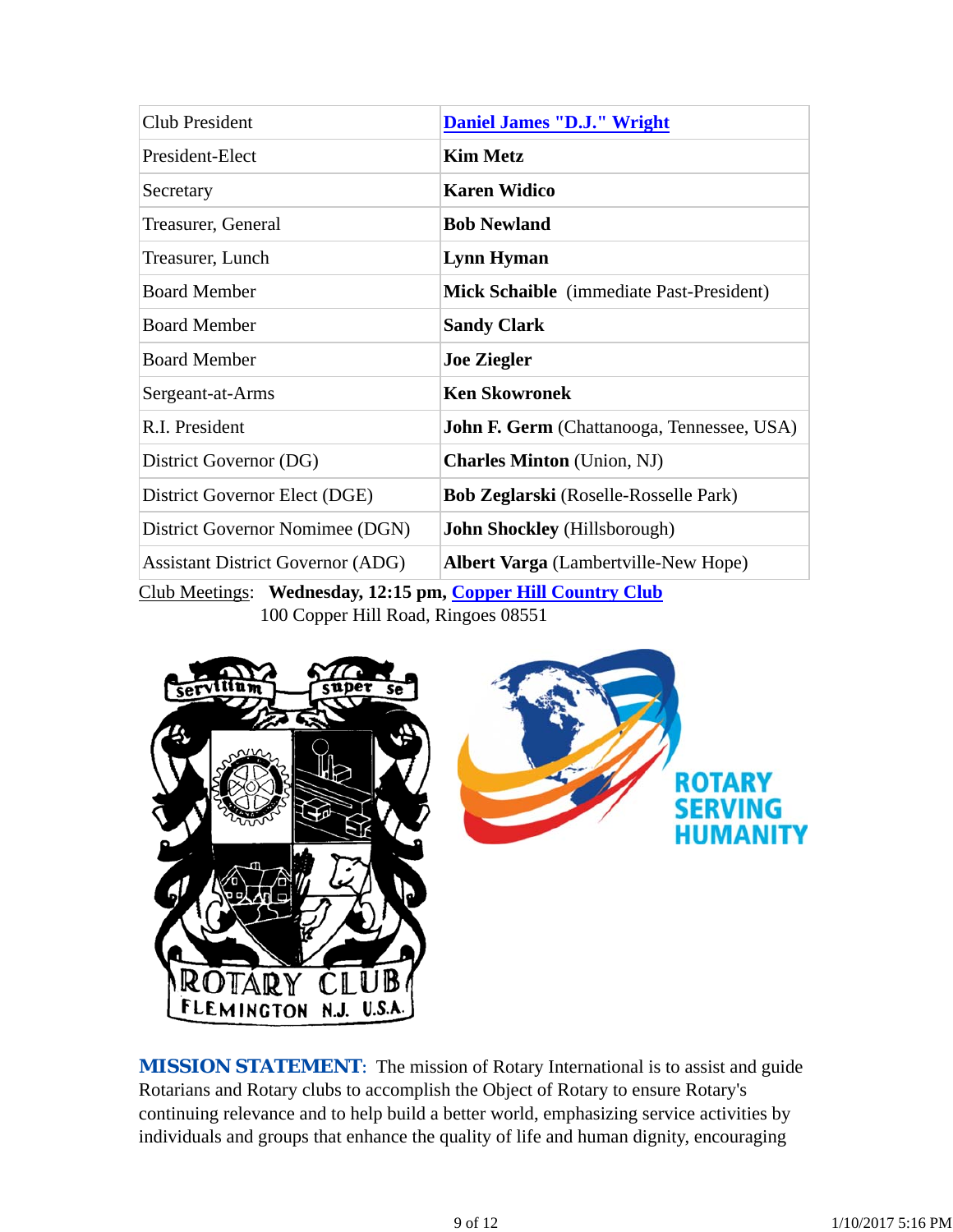high ethical standards, and creating greater understanding among all people to advance the search for peace in the world.

**THE OBJECT OF ROTARY:** The object of Rotary is to encourage and foster the ideal of service as a basis of worthy enterprise and, in particular, to encourage and foster:

**1st**: The development of acquaintance as an opportunity for service;

**2nd**: High ethical standards in business and professions, the recognition of the worthiness of all useful occupations, and the dignifying of each Rotarian's occupation as an opportunity to serve society;

**3rd**: The application of the ideal of service in each Rotarian's personal, business and community life;

**4th**: The advancement of international understanding, goodwill, and peace through a world fellowship of business and professional persons united in the ideal of service.

#### **THE 4-WAY TEST:** "Of the things we think, say or do:

- **1st**: Is it the Truth?
- 2<sup>nd</sup>: Is it Fair to all concerned?
- **3rd**: Will it build goodwill and better friendships?
- **4th**: Will it be beneficial to all concerned?"

## *ROTARY's AVENUE'S OF SERVICE*:

**1)** Through **Club Service**, we have fun, build lasting friendships, and make sure that our club runs well.

**2)** Through **Vocational Service**, we volunteer our professional skills to serve others and promote integrity in everything we do.

**3)** Through **Community Service**, we address local needs and work with our community to bring lasting improvements.

**4)** Through **International Service**, we meet humanitarian needs around the globe and promote world understanding and peace.

**5)** Through **Youth Service**, we work with young people to help them become the next generation of leaders, visionaries, and peacemakers.

# **2016-2017 CLUB MEMBER ROSTER Rotary Club of Flemington, NJ**

Current Number of Members: 39

| <b>Rotarian</b>             | <b>Member Since</b> | <b>Classification</b>           |
|-----------------------------|---------------------|---------------------------------|
| Black, Bruce B.             | 2007                | <b>Health and Fitness</b>       |
| Bohler, Herbert C. (Herb)   | 1977                | <b>Specialty Advertising</b>    |
| <b>Boynton, Adam</b>        | 2016                | <b>Church / Social Services</b> |
| Chittenden, Robert L. (Bob) | 2003                | M.E.F.P. Consulting Engineering |
| Clark, Arthur L. (Sandy)    | 1987                | Printing                        |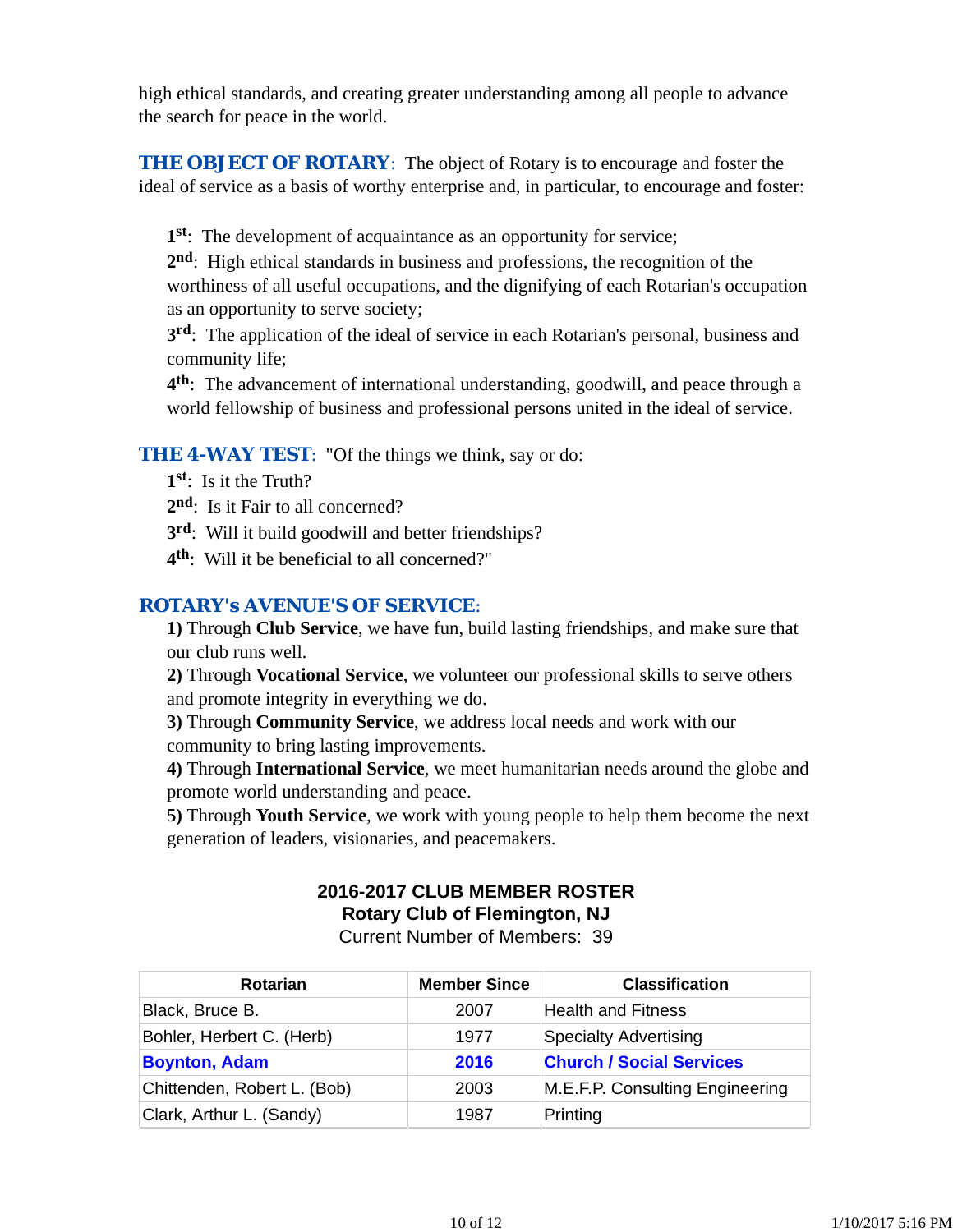| Davidson, James G. (Jim)          | 2002 | <b>Rubber Products</b>                   |
|-----------------------------------|------|------------------------------------------|
| del Campo, Ann                    | 2016 | <b>Scientist &amp; Farmer</b>            |
| Ferrari, Frederick J. (Fred)      | 1964 | Orthodontia                              |
| Fisher, Charles H. (Charlie)      | 1961 | <b>Funeral Services</b>                  |
| Fisher, Thomas H. (Tom)           | 2012 | <b>Property &amp; Casualty Insurance</b> |
| <b>Goodwin, Michael S.</b>        | 2016 | <b>Youth Development</b>                 |
| Harrison, Jeffrey (Jeff)          | 1996 | Psychotherapy                            |
| Hyman, Lynn                       | 2010 | <b>Retail Banking</b>                    |
| Kamnitsis, Christopher P. (Chris) | 2001 | <b>Financial Planning</b>                |
| <b>Kritharis, Nikolaos (Nik)</b>  | 2016 | <b>Dentistry</b>                         |
| Liebross, Ira                     | 1997 | <b>Family Medicine</b>                   |
| Loew, Darren                      | 2002 | Orthodontics                             |
| Martin, Teresa (Terry)            | 1993 | Solid Waste/Recycling                    |
| Mazujian, Harry                   | 2004 | Clergy                                   |
| McWilliams, Nancy                 | 1992 | Psychotherapy                            |
| Metz, Kim                         | 2007 | <b>Technical Education</b>               |
| Muller, George D.                 | 1964 | <b>Cut Glass Manufacturing</b>           |
| Newland, Robert D. (Bob)          | 1998 | Insurance                                |
| Ownes, Terry M.                   | 1987 | <b>Floor Covering</b>                    |
| Phelan, Christopher J. (Chris)    | 2009 | <b>Chamber Of Commerce</b>               |
| Randolph, R. Wayne                | 1982 | <b>Veterinary Medicine</b>               |
| Ruberto, Johanna S.               | 2016 | <b>High School Administration</b>        |
| Schaible, R. Michael (Mick)       | 1998 | <b>Appraisal Services</b>                |
| Skowronek, Kenneth J. (Ken)       | 1994 | <b>Family Law</b>                        |
| Sollner, Richard F. (Dick)        | 1962 | Air Transportation                       |
| Stothoff, Richard H. (Dick)       | 1966 | <b>Sanitary Engineering</b>              |
| Vera, Allan S.                    | 2016 | <b>Investment Advisor</b>                |
| Widico, Karen A.                  | 1997 | <b>Public Health Services</b>            |
| Williams, Gwen                    | 1991 | Purchasing/Manufacturing                 |
| Wise, Robert (Bob)                | 1992 | <b>Hospital Administration</b>           |
| Woske, Harry                      | 1977 | Cardiology                               |
| Wright, Daniel J. (D.J.)          | 2003 | <b>Funeral Services</b>                  |
| Ziegler, Joseph E. (Joe)          | 1988 | <b>Investment Advisor</b>                |
| Zullo, John J. (Johnnie)          | 1987 | <b>Chemical Engineering</b>              |